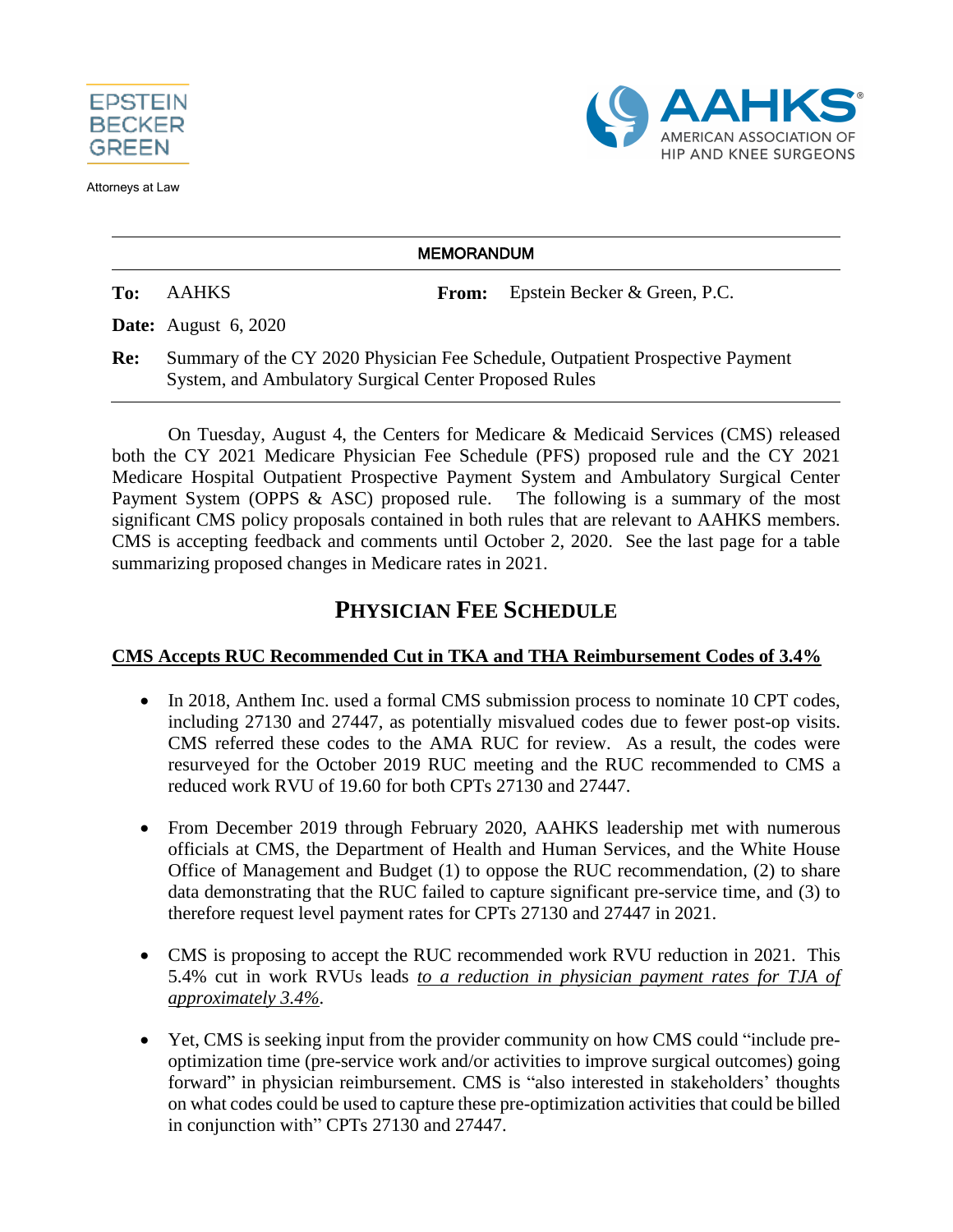August 6, 2020 Page 2

### **Additional Cuts of 10% to Multiple Surgical Procedures, Including TKA and THA**

- The Medicare statute requires that any increases or decreases in RVUs may not cause the amount of Medicare PFS expenditures for the year to differ by more than \$20 million from what expenditures would have been in the absence of these changes. When this threshold is exceeded, CMS makes other increases or cuts in the PFS to maintain "budget neutrality." In general, this means that increases in RVUs, if not offset by other decreases in RVUs, will be offset by a reduction in all procedures rates through an adjustment to the PFS conversion factor.
- In this case, largely due to increases in 2021 in Medicare expenditures under improved rates for E/M services, CMS is reducing the PFS conversion factor by 10.61% to maintain "budget neutrality" in the PFS.
- *This 10% reduction applies to CPTs 27130 and 27447, in addition to the cuts due to the reduction in work RVUs*.
- As this cut is broadly applicable across surgical specialties, a coalition of such specialty societies is lobbying Congress to waive Medicare's budget neutrality requirements.

### **Major Updates to the Quality Payment Program (QPP) Delayed Beyond 2021**

- In 2019, CMS released a Request for Information to stakeholders related to revising the Medicare QPP Merit-based Incentive Payment System (MIPS) to reduce reported complexities with data submission, confusion surrounding measure selection, and lower barriers to APM participation through a new framework called MIPS Value Pathways (MVPs).
- At the time, AAHKS provided extensive technical commentary and suggestions related to facilitating CMS' intention to create sets of measure options that CMS says "would be more relevant to clinician scope of practice and meaningful to patient care by connecting MIPS measures across the four performance categories specific to specialty or condition."
- CMS intended to implement MVPs in the Medicare program in 2021. In light of pressures on providers due to the COVID-19 pandemic, CMS will not implement MVPs at this time but will instead work on revising the future program's guiding principles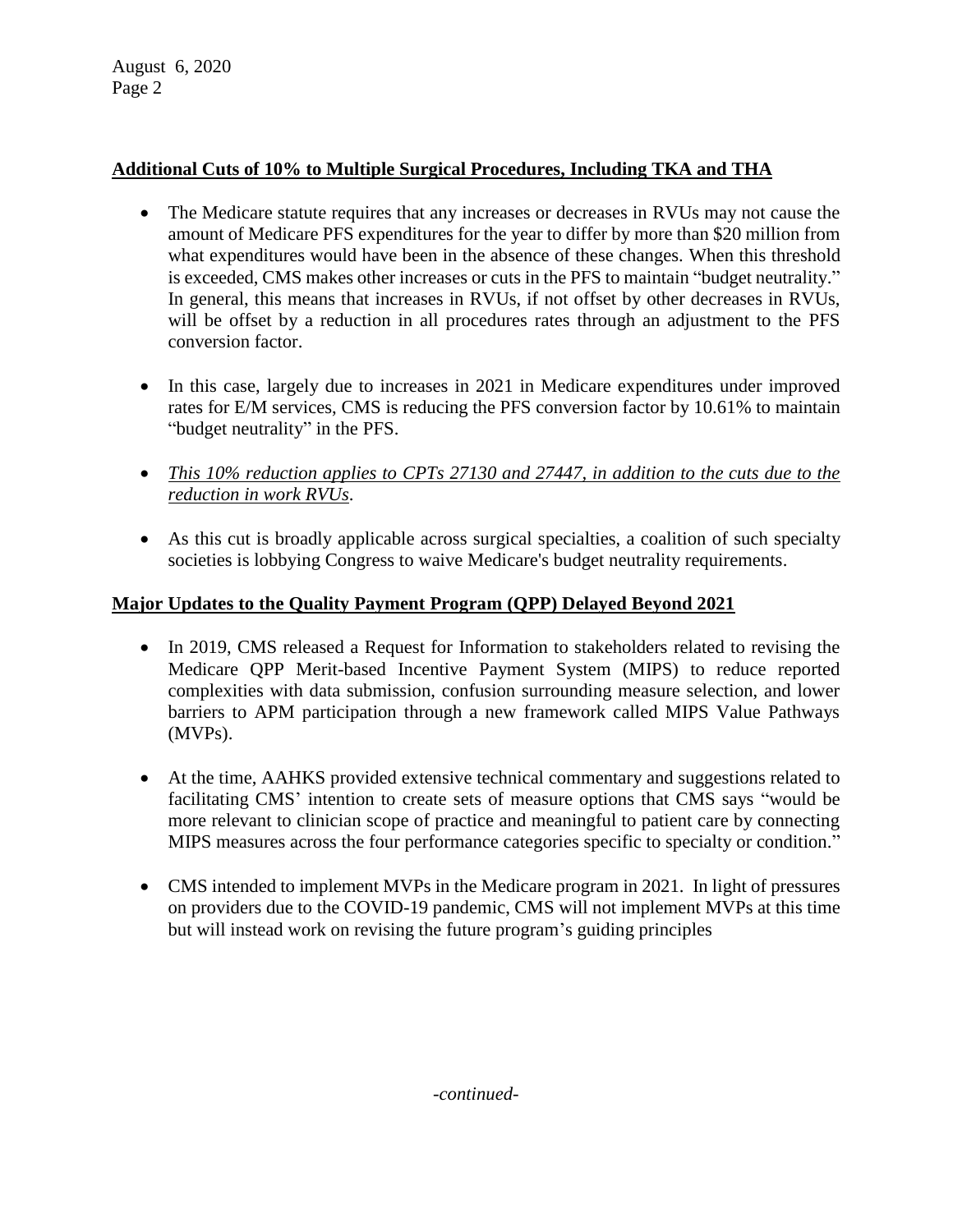# **OUTPATIENT PROSPECTIVE PAYMENT SYSTEM & AMBULATORY SURGICAL CENTER PAYMENT SYSTEM**

#### **Proposed Payment Updates**

- OPPS: The proposed rule seeks an Outpatient Department (OPD) fee schedule increase factor of 2.6%, which will raise OPPS rates across the board.
- Medicare ambulatory surgical center (ASC) Payment System: CMS proposes increasing CY 2021 payment rates by 2.6 percent for ASCs that meet the quality reporting requirements under the Ambulatory Surgical Center Quality Reporting (ASCQR) Program using the hospital market basket methodology.
- CMS proposes continuing to implement the statutory 2 percentage point reduction in payments to hospitals failing to meet the hospital outpatient quality reporting requirements.

### **Elimination of the Medicare Inpatient Only (IPO) List by 2024**

- The IPO list was created by CMS in 2000 using its discretionary authority. CMS no longer believes that the IPO list is necessary to identify services that require inpatient care.
	- o CMS is persuaded by prior commenters who state that the physician should use his or her clinical knowledge and judgment, together with consideration of the beneficiary's specific needs, to determine whether a procedure can be performed appropriately in a hospital outpatient setting or whether inpatient care is required for the beneficiary, subject to the general coverage rules requiring that any procedure be reasonable and necessary.
	- o CMS also believes there have been significant developments in the practice of medicine that allow numerous services to be provided safely and effectively in the outpatient setting.
- CMS will begin by removing approximately 300 musculoskeletal-related services from the IPO list in 2021, including procedures identified by the following CPT codes:
	- o 27702 (Arthroplasty, ankle; with implant [total ankle]);
	- o 27703 (Arthroplasty, ankle; revision, total ankle);
	- o 27445 (Arthroplasty, knee, hinge prosthesis [for example, walldius type]);
	- o 27487 (Revision of total knee arthroplasty, with or without allograft; femoral and entire tibial component)
	- o 27488 (Removal of prosthesis, including total knee prosthesis, methylmethacrylate with or without insertion of spacer, knee)
	- o 27125 (Hemiarthroplasty, hip, partial [for example, femoral stem prosthesis, bipolar arthroplasty]);
	- o 27132 (Conversion of previous hip surgery to total hip with or without autograft or allograft);
	- o 27134 (Revision of total hip arthroplasty; both components, with or without autograft or allograft);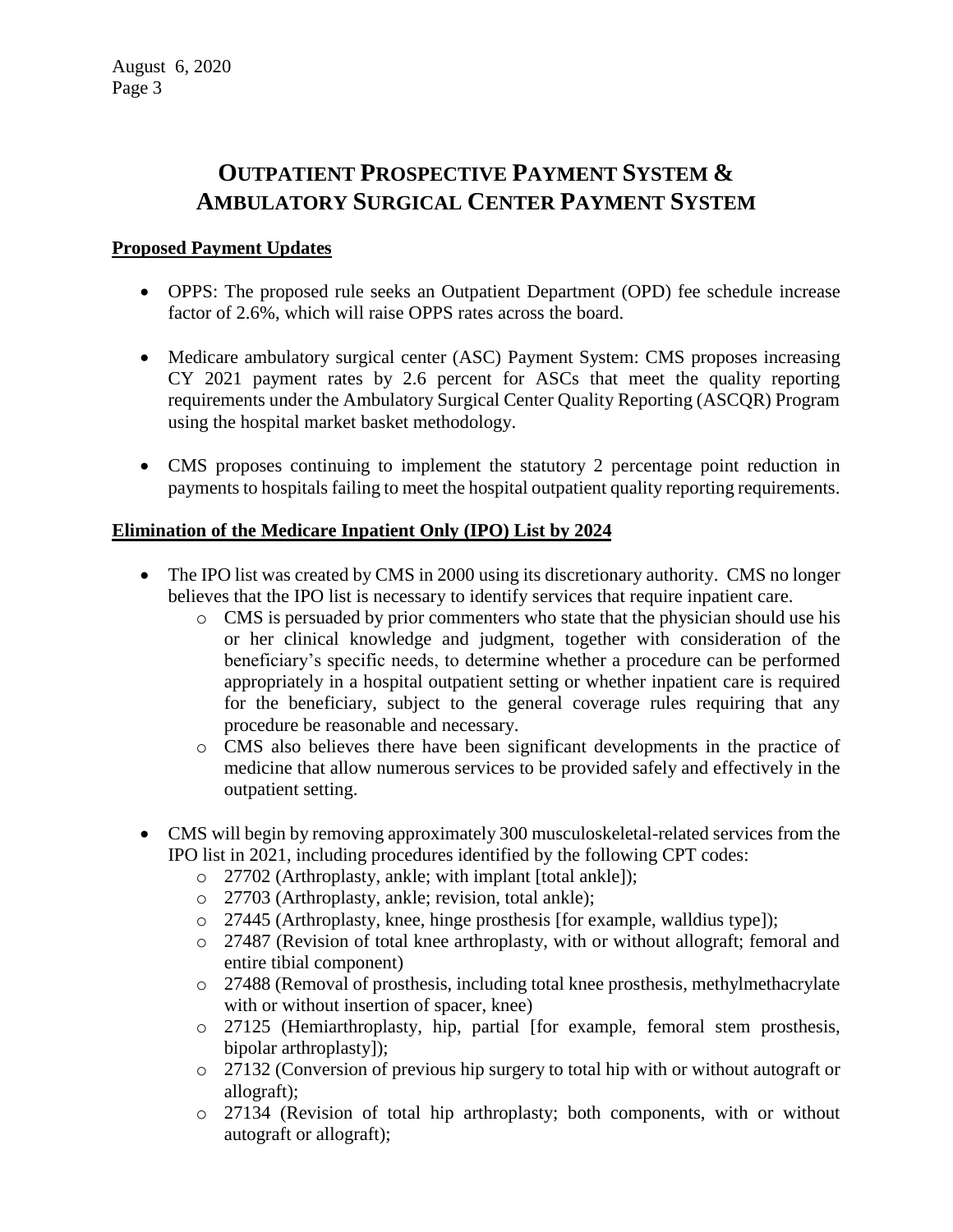- o 27137 (Revision of total hip arthroplasty; acetabular component only, with or without autograft or allograft);
- $\circ$  27138 (Revision of total hip arthroplasty; femoral component only, with or without allograft); and
- o 27140 (Osteotomy and transfer of greater trochanter of femur [separate procedure]).
- CMS is soliciting comments on whether 3 years is an appropriate time frame to eliminate the IPO list, comments regarding other services that might be candidates for removal in 2021, and comments on the sequence of removing additional clinical families and/or specific services in future rulemaking.

#### **Interaction between Inpatient Hospital Admissions and the 2-Midnight Rule**

- As procedures are removed from the IPO list, the Medicare 2-Midnight Rule applies, which CMS describes as:
	- o "Surgical procedures, diagnostic tests, and other treatments would be generally considered appropriate for inpatient hospital admission *and payment under Medicare Part A* when the physician expects the patient to require a stay that crosses at least 2 midnights and admits the patient to the hospital based upon that expectation. Conversely, when a beneficiary enters a hospital for a surgical procedure not designated as an IPO procedure . . . , and the physician expects to keep the beneficiary in the hospital for only a limited period of time that does not cross 2 midnights, the services would be generally *inappropriate for payment under Medicare Part A*, regardless of the hour that the beneficiary came to the hospital or whether the beneficiary used a bed."
- CMS proposes that for the first 2 years following a procedure's removal from the IPO list, that procedure would be exempt from:
	- o Automatic site-of-service claim denials;
	- o Beneficiary and Family-Centered Care Quality Improvement Organizations (BFCC-QIOs) referrals to RACs; and
	- o RAC reviews for "patient status" (or site-of-service)
- During this 2 year exemption, BFCC-QIO reviews of short-stay inpatient claims could still be reviewed for medical necessity of the underlying services and to educate providers and practitioners regarding compliance with the 2-midnight rule, but claims would not be denied based on site of service alone.

#### **Changes to the List of ASC Covered Surgical Procedures**

 CMS proposes adding THA and 10 other procedures to the ASC covered procedures list (CPL). Specifically addressing THA, CMS stated that for CY 2021, it will continue promoting site neutrality where possible between hospital outpatient departments and ASC settings and seeks to expand the ASC-CPL to include as many procedures as reasonably possible. CMS proposed adding THA to the CPL based on their belief that a subset of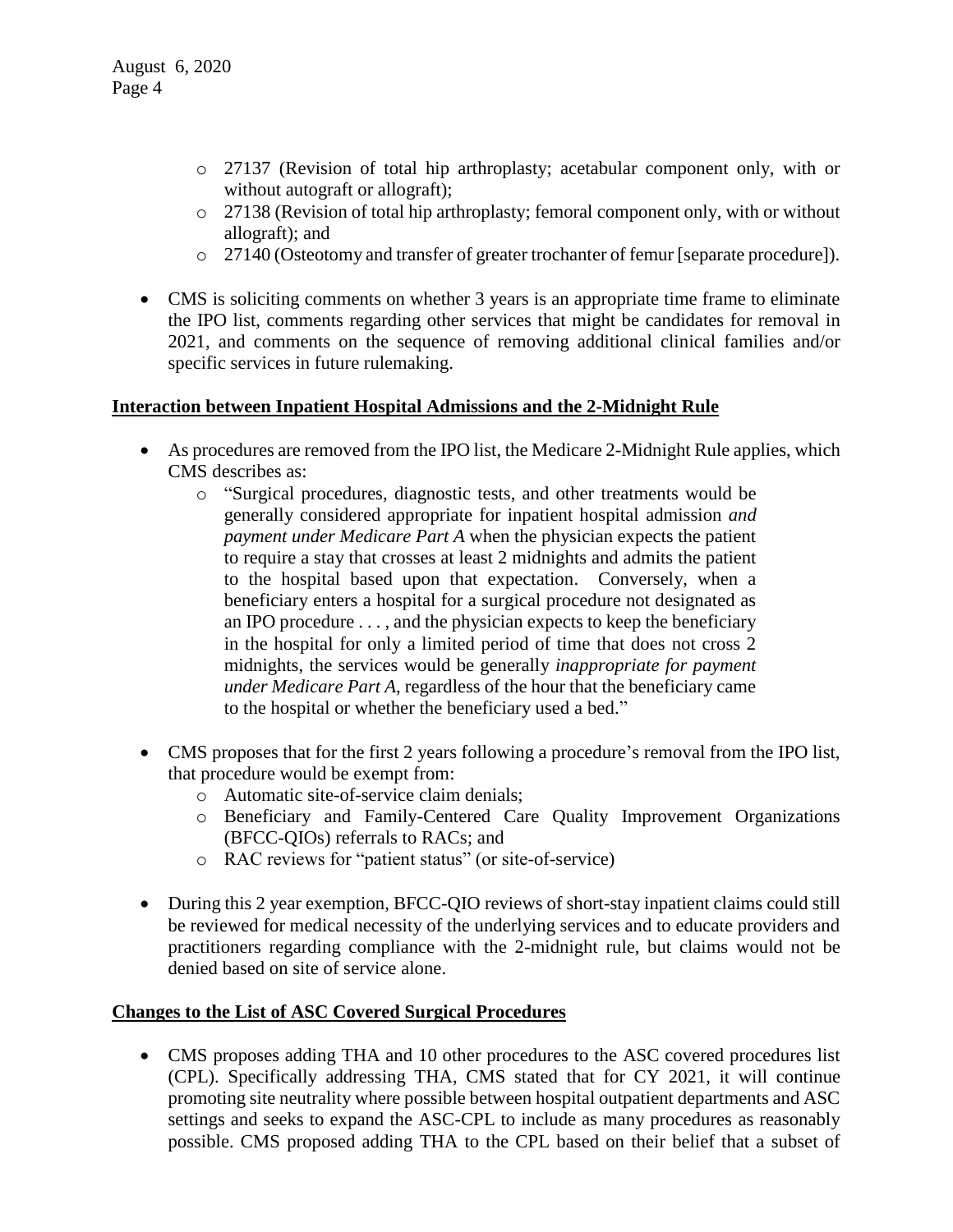Medicare beneficiaries may be suitable candidates to receive THA procedures in ASC setting, physicians should continue exercising clinical judgment for site-of-service determinations, and THA meets existing regulatory requirements for covered surgical procedures in the ASC setting.

- CMS proposes two methods to change the way procedures are added to the ASC CPL:
	- o CMS would establish a nomination process and external stakeholders, including professional specialty societies, would use suggested parameters to nominate procedures that can be safely performed in ASC settings and that meet all other regulatory standards.
	- o Or, CMS would revise the criteria for covered surgical procedures for ASCs by keeping the general standards and eliminating 5 of the general exclusions, which would add approximately 270 surgery or surgery-like codes to the CPL that are not on the CY 2020 IPO list. CMS also solicits comments on whether the conditions for coverage for ASCs should be revised under this approach.

#### **Physician-Owned Hospitals**

- CMS proposes removing certain restrictions on the expansion of physician-owned hospitals that qualify as "high Medicaid facilities." Specifically, CMS proposes removing the restriction that only permitted expansion of facility capacity if the expansion would not result in the number of operating rooms, procedure rooms, and beds for which the hospital was licensed to exceed 200% of the hospital's baseline number of operating rooms, procedure rooms, and beds. CMS also proposes removing the restriction that permitted expanded facility capacity only in facilities on the hospital's main campus.
- CMS proposes permitting "high Medicaid facilities" to request an exception to the prohibition on expansion of facility capacity more frequently than once every two years, provided that the hospital submits only one expansion exception request at a time.
- A "high Medicaid facility" is defined as a hospital that:
	- o is not the sole hospital in a county;
	- o with respect to each of the 3 most recent 12-month periods for which data are available, has an annual percent of total inpatient admissions under Medicaid that is estimated to be greater than such percent with respect to such admissions for any other hospital located in the county in which the hospital is located; and
	- o does not discriminate against beneficiaries of Federal health care programs and does not permit physicians practicing at the hospital to discriminate against such beneficiaries
- CMS proposes that, for purposes of determining the number of beds in a physician-owned hospital's baseline number of operating rooms, procedure rooms, and beds, a bed is included if the bed is considered licensed for purposes of State licensure, regardless of the specific number of beds identified on the physical license issued to the hospital by the State.